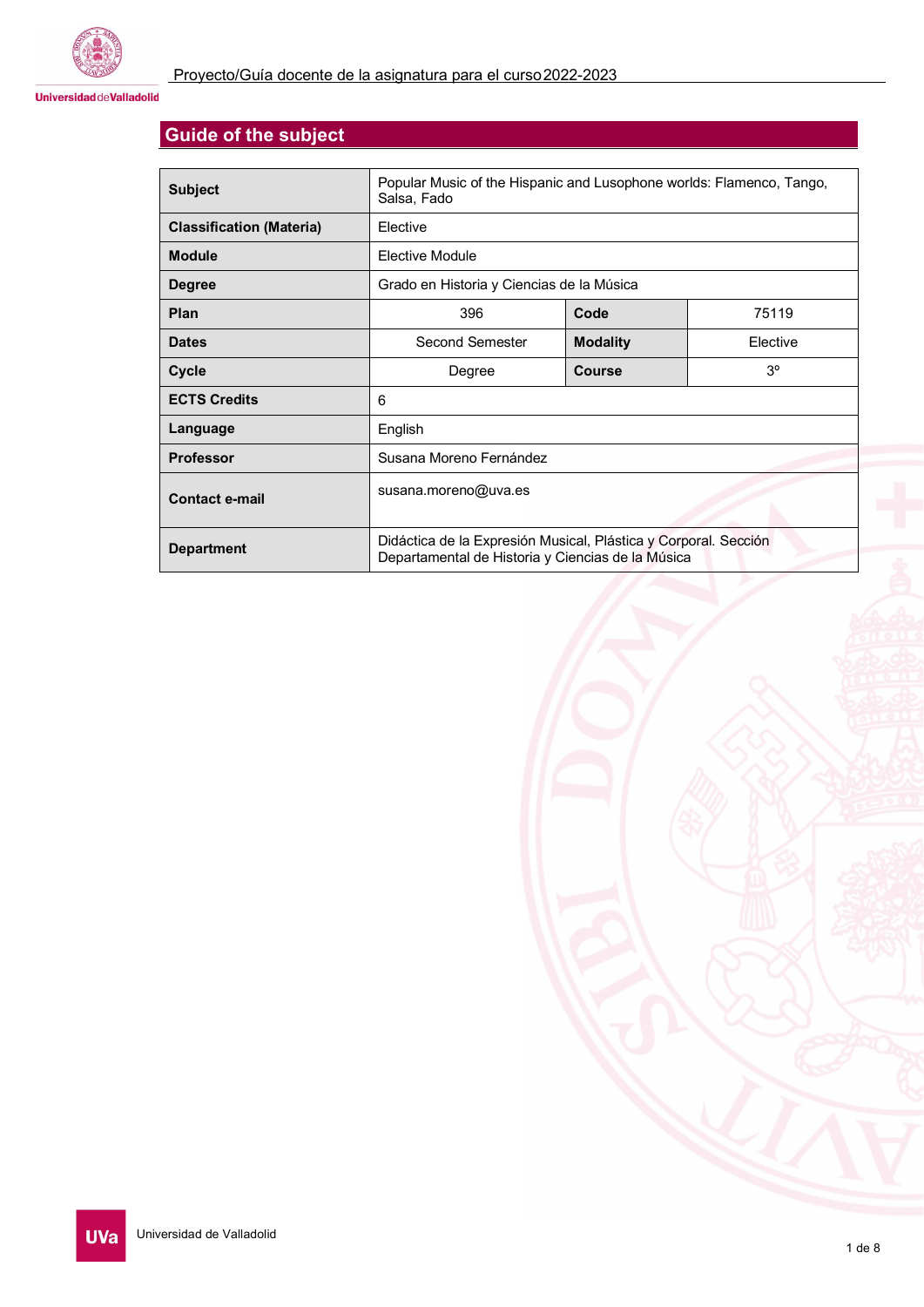

# **1. Description / Background information**

# **1.1 Background**

This course provides a historical and contemporary perspective on flamenco, tango, salsa and fado. It deals with the musical forms, styles, aesthetics, social contexts, and historical processes that contributed to the configuration of these genres. It also provides an overview of relevant repertoires, key performers, composers, lyricists, and producers. This elective course is offered in the third year since it requires for the students to develop advanced analytical and criticalskills.

# **1.2 Relation with other subjects**

This subject is mainly related to "Etnomusicología de España y Portugal" and "Música popular urbana: rock y pop", also offered in the third year of the degree (Grado en Historia y Ciencias de la Música).

# **1.3 Requirements**

There are no specific requirements.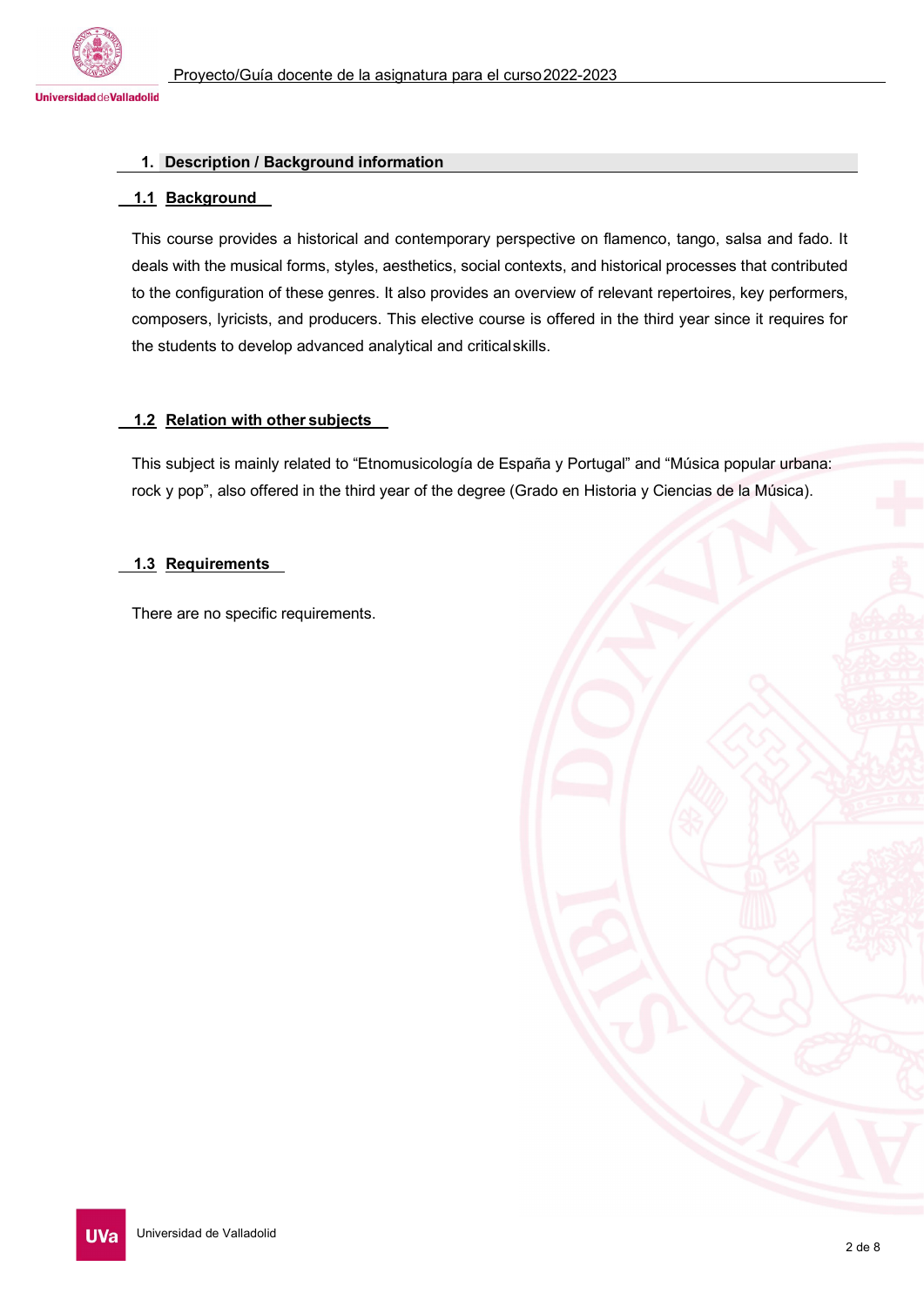

### **2. Competences**

# **2.1 General**

- To acquire knowledge about social and economic implications of the music genresstudied.
- To identify the aesthetic qualities and values of music genres from different periods and cultures.
- To be able to deliver academic oral and written presentations.

# **2.2 Specific**

- To acquire knowledge about stylistic and sociocultural characteristics of flamenco, tango, salsa, and fado, including transcultural hybridizations.

- To identify the value of popular music genres in the Hispanic and Lusophone world since the nineteenth century, and their connection to their cultural backgrounds.

- To be aware of the processes of production, marketing and consumption of flamenco, tango, salsa, and fado, as well as their social implications.

- To identify different historiographical trends that guide the study of each of the genres.

- To be able to use different methods of analysis of popular music from the Hispanic and Lusophone worlds.

- To develop the ability to work with information available in different languages, using subject-specific vocabulary to the study of flamenco, tango, salsa, and fado.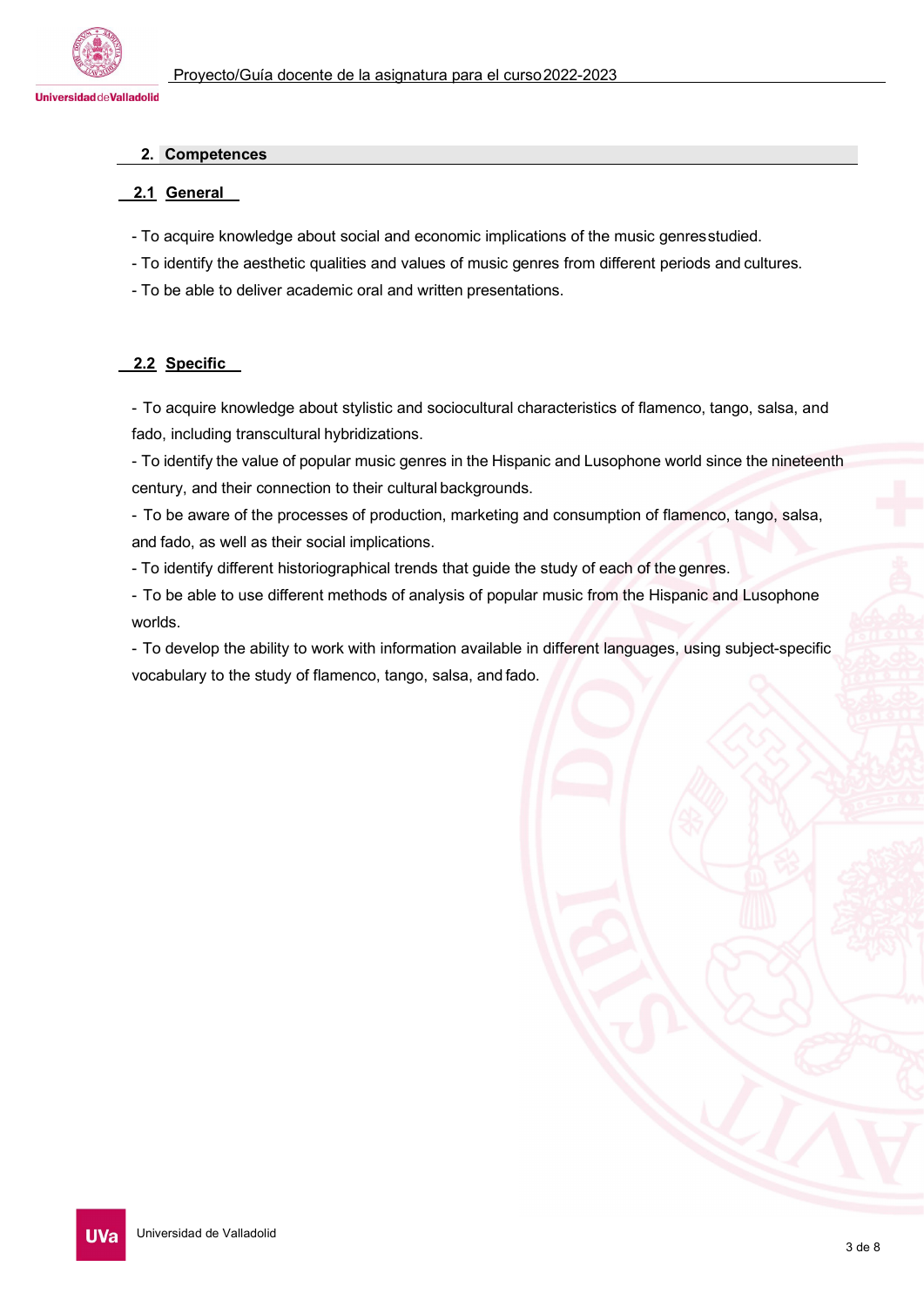

# **3. Aims**

- To acquire knowledge about the different styles of flamenco, tango, salsa, and fado, as well as the historical processes that contributed totheir configuration.

- To develop the ability to analyze and evaluate the popular music genres studied in relation to their social and cultural background.
- To be able to use basic subject-specific vocabulary in the study of flamenco, tango, salsa, and fado.
- To identify different historiographical trends that guide the study of each of these genres.
- To use specific bibliography, as well as sound and audiovisual resources.

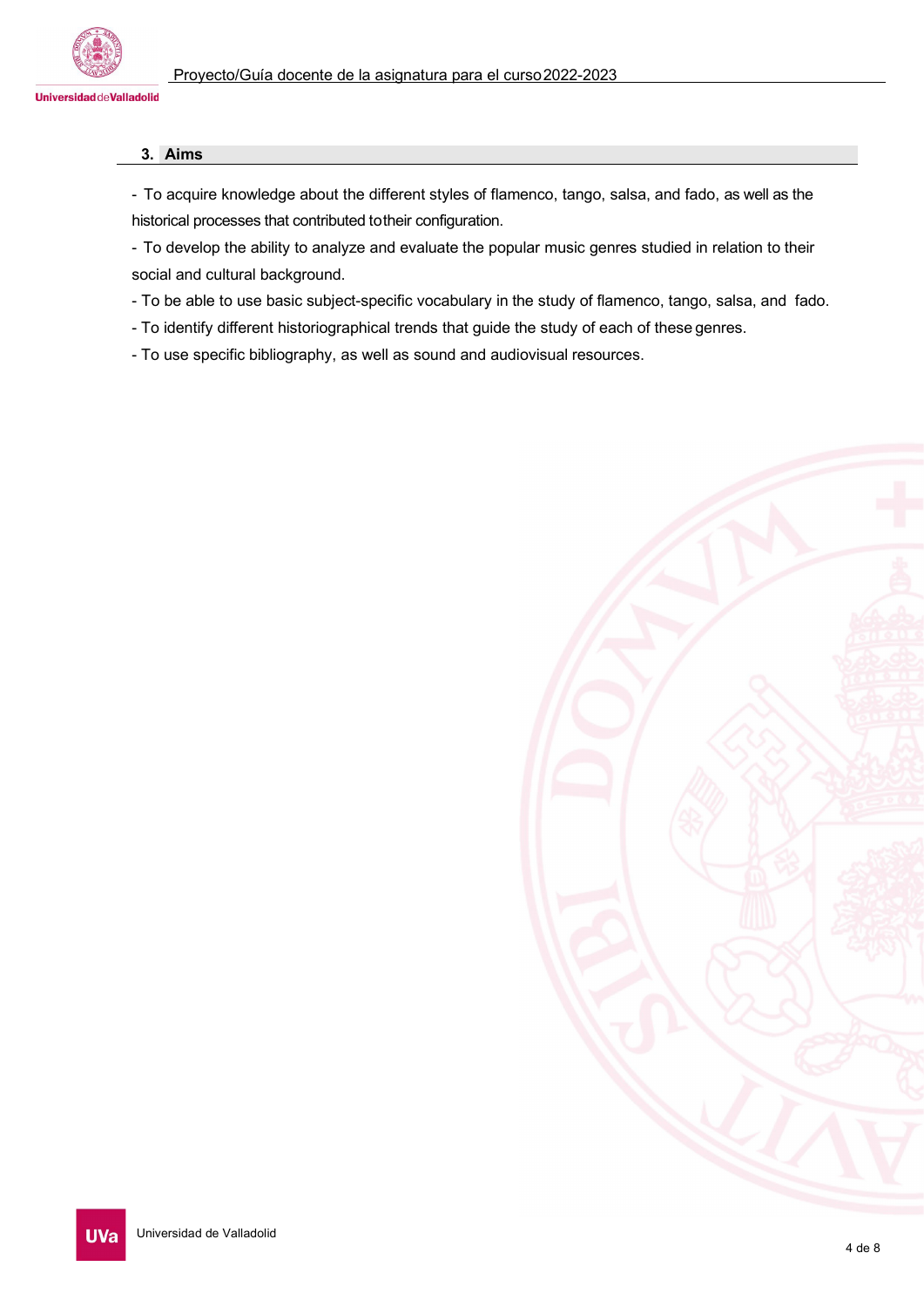

# **4. Sections**

**1:**

### **Section Popular Music of the Hispanic and Lusophone worlds: Flamenco, Tango, Salsa, Fado**

**Number of ECTS credits:** 6

#### **a. Background**

This course provides a historical and contemporary perspective on flamenco, tango, salsa and fado. It deals with the musical forms, styles, aesthetics, social contexts, and historical processes that contributed to the configuration of these genres. It also provides an overview of relevant repertoires, key performers, composers, lyricists, and producers.

### **b. Learning outcomes**

- To be able to situate flamenco, fado, tango and salsa within their historical, sociocultural, and economic contexts.

- To identify the aesthetics and values attributed to each of thesegenres.

- To differentiate the contributions of prominent composers, performers, lyricists, and other social actors.

- To understand the processes of transformation experienced by these genres in different contexts.

- To distinguish the basic repertoires, techniques, and styles characteristic of flamenco, fado, tango and salsa.

# **c. Contents**

Unit 1: Introduction Unit 2: Flamenco Unit 3: Fado Unit 4: Tango Unit 5: Salsa

The first unit is devoted to introducing the genres under study as hybrid, transcultural domains involving music, poetry, and dance. It also provides a comparative overview of their origins and their use in the construction of identities. The four remaining units elaborate on each genre, presenting iconic performers, composers, arrangers, producers, relevant repertoires, styles, and techniques, and paying attention to their corresponding processes and social meanings, values or aesthetics within specific sociocultural, economic and political contexts.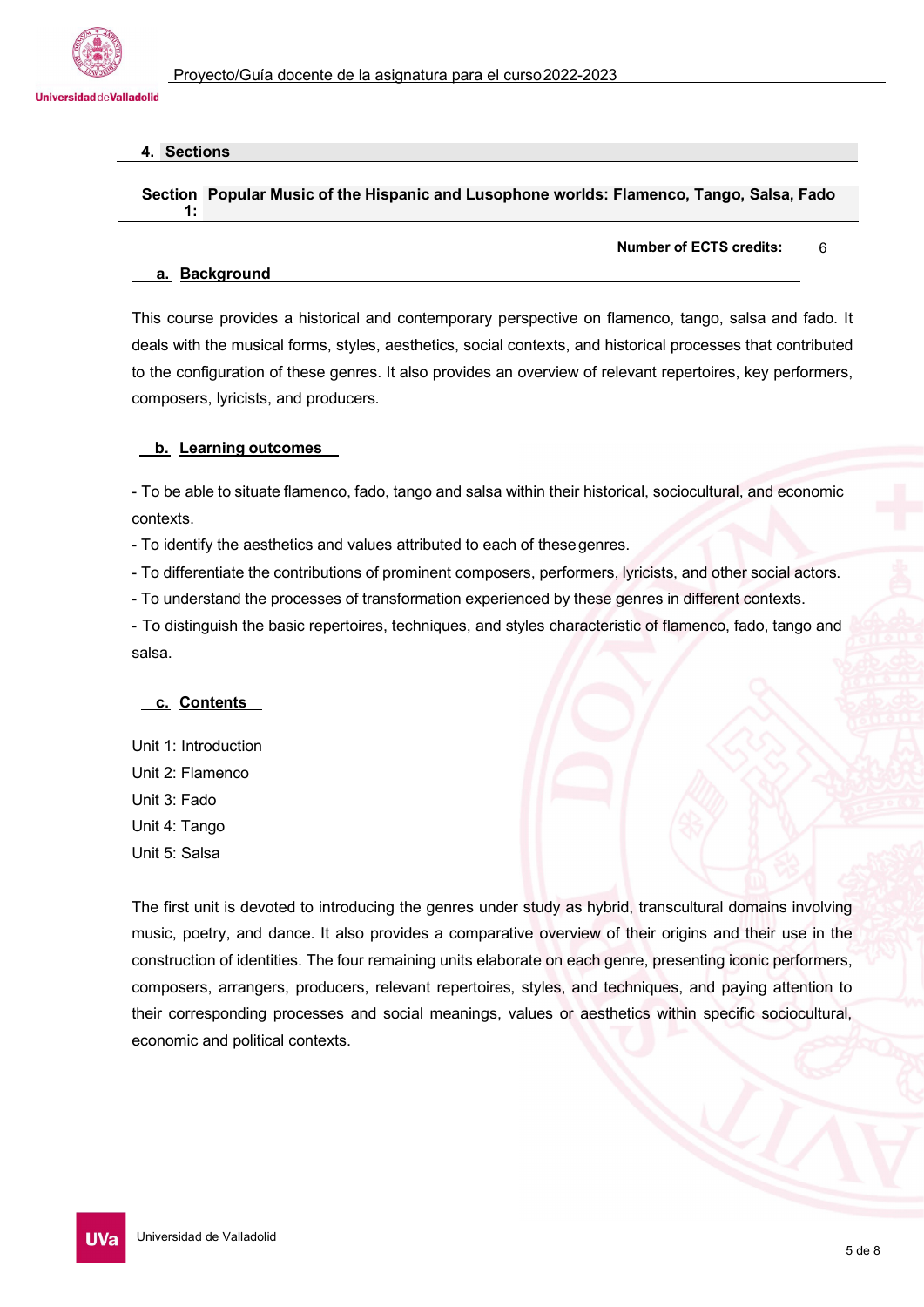

#### **d. Teaching methods**

#### Class sessions

The basic content will be explained, illustrated, and discussed in class sessions. The analysis and commentary of written, sound, and audiovisual examples will be shared in those sessions. Seminar class presentations will be given by students at the end of the semester.

#### Independent work

Reading, listening and analysis of musical and audiovisual examples. Individual and group study for the exams. Preparation of individual assignments and reports.

#### **e. Work plan**

The basic content will be explained, illustrated, and discussed in the classroom, using PowerPoint presentations, written, sound and audiovisual resources. Students will prepare the exams and their individual reports and assignments independently. Seminar class presentations will allow students to discuss their assignments. Students will receive advice and guidance from the professor in class sessions, as well as through information displayed on the Virtual Campus, office hours' sessions (in person and online), and via e-mail.

#### **f. Assessment**

- Midterm written exam 25%

- Final written exam 25%
- Oral presentations of individual assignments and group discussion 30%
- Short written report 20%

#### **g Teaching resources**

#### **Bibliography**

Castelo-Branco, S. El-Shawan y S. Moreno Fernández. "Fado". En *Music in Portugal and Spain: Experiencing Music, Expressing Culture,* 61-85. New York and Oxford: Oxford University Press, 2018.

https[://almena.uva.es/permalink/34BUC\\_UVA/eseo99/alma991005509989705774](https://almena.uva.es/permalink/34BUC_UVA/eseo99/alma991005509989705774)

Castelo-Branco, S. El-Shawan y S. Moreno Fernández. "Flamenco". En *Music in Portugal and Spain: Experiencing Music, Expressing Culture,* 86-114*.* New York and Oxford: Oxford University Press, 2018.

[https://almena.uva.es/permalink/34BUC\\_UVA/eseo99/alma991005509989705774](https://almena.uva.es/permalink/34BUC_UVA/eseo99/alma991005509989705774)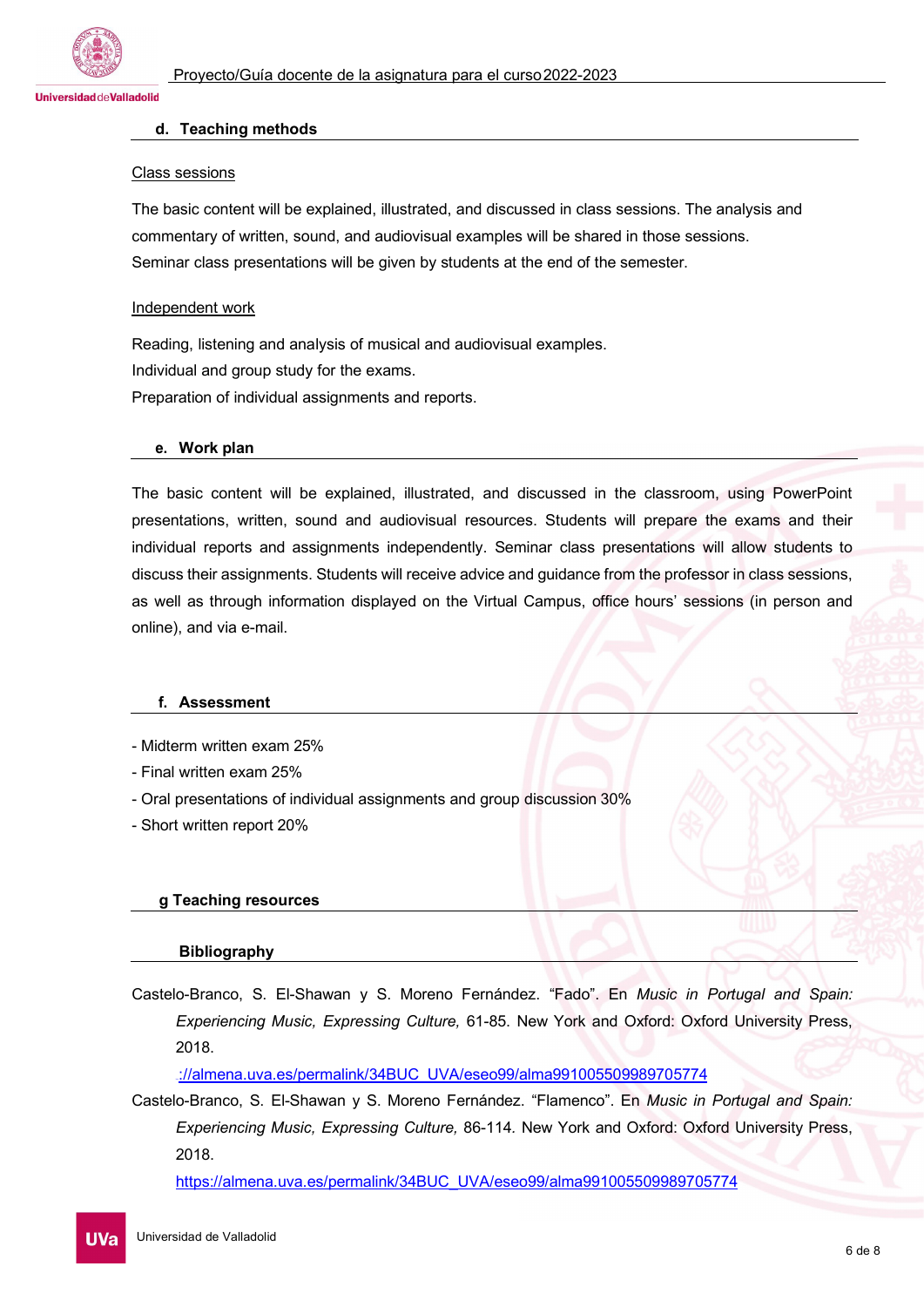**Universidad deValladolid** 

Castelo-Branco, S. El-Shawan. "The Dialogue between Voices and Guitars in Fado Performance Practice." En *Fado: Voices and Shadows*, editado por Joaquim Pais de Brito, 125–140. Lisboa: Electa, 1994.

Charley, Gerard & Sheller Marty. *Salsa! The Rhythm of Latin Music*. New York: White Cliffs Media Company Tempe, AZ, 1989.

[https://almena.uva.es/permalink/34BUC\\_UVA/eseo99/alma991004949689705774](https://almena.uva.es/permalink/34BUC_UVA/eseo99/alma991004949689705774)

- Klein, A. y A. Vera Alves. "Fado Houses." En *Fado: Voices and Shadows*, editado por Joaquim Pais de Brito, 37–57. Lisboa: Electa, 1994.
- Labanyi, J., ed. *Constructing identity in Contemporary Spain. Theoretical Debates and Cultural Practice.* Oxford: Oxford University Press, 2002.

[https://almena.uva.es/permalink/34BUC\\_UVA/eseo99/alma991006559319705774](https://almena.uva.es/permalink/34BUC_UVA/eseo99/alma991006559319705774)

- Denniston, C. *The Meaning of Tango: The Story of the Argentinian Dance*. London: Pavilion Books, 2007.
- Nery, R. Vieira. *A History of Portuguese Fado*. Lisboa: Imprensa Nacional Casa da Moeda, 2012.
- Sadie, S. & Tyrrell, J. (eds.), *The New Grove Dictionary of Music and Musicians*, 29 vols., USA: Oxford University Press, 2nd ed., 2003.
- Sadie, S. & Tyrrell, J. (eds.), *The New Grove Dictionary of Music and Musicians*, 29 vols., USA: Oxford University Press, 2nd ed., 2003. [https://almena.uva.es/permalink/34BUC\\_UVA/eseo99/alma991001530819705774](https://almena.uva.es/permalink/34BUC_UVA/eseo99/alma991001530819705774)
- Steingress, Gerhard (ed.) *Songs of the minotaur: hybridity and popular music in the era of globalization: a comparative analysis of rebetika, tango, rai, flamenco, sardana, and English urban folk*. New Brunswick ad London: Transaction Publishers, 2002. [https://almena.uva.es/permalink/34BUC\\_UVA/eseo99/alma991005086099705774](https://almena.uva.es/permalink/34BUC_UVA/eseo99/alma991005086099705774)

Washabaugh, W. *Flamenco Music and National Identity in Spain*. Farnham: Ashgate, 2012. [Washburne,](http://www.goodreads.com/author/show/2772912.Christopher_Washburne) Christopher, *Sounding Salsa: Performing Latin Music in New York City*. Temple University Press, 2008.

[https://almena.uva.es/permalink/34BUC\\_UVA/eseo99/alma991002021629705774](https://almena.uva.es/permalink/34BUC_UVA/eseo99/alma991002021629705774)

# **h. Other resources**

Classroom provided with sound, audiovisual and multimedia resources. If possible, also a piano.

# **i. Schedule**

| <b>Number of ECTS credits</b> | <b>Period</b>   |
|-------------------------------|-----------------|
|                               | Second Semester |